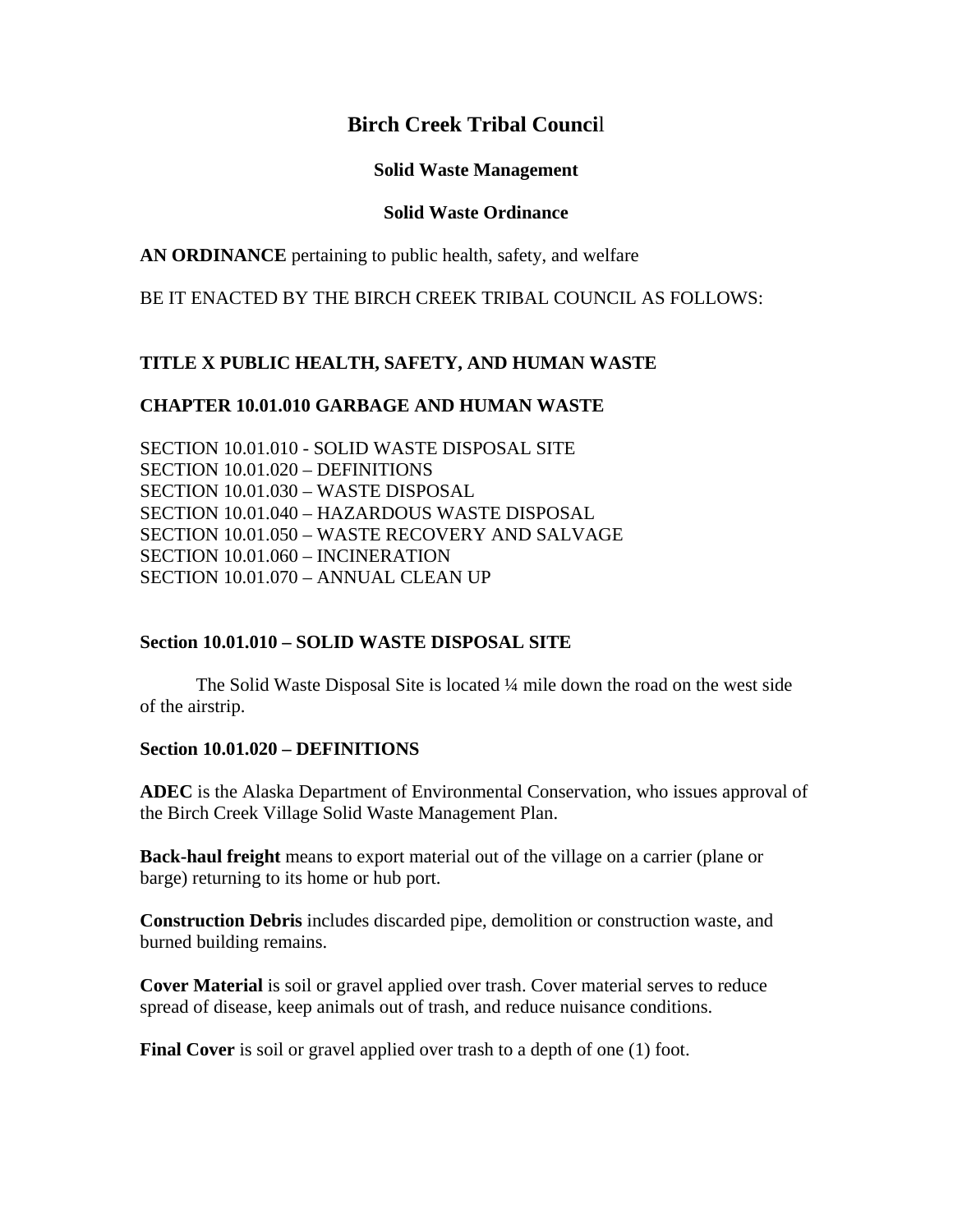**Hazardous Wastes** are lead-acid batteries, transformers with PCBs, asbestos lined stovepipes, aerosol cans, freezer elements, and any material or substance categorized as hazardous wastes under Alaska or federal law.

**Raw Sewage** are undiluted sewage wastes.

**Intermediate Cover** is soil or gravel applied over trash to a depth of six (6) inches.

**Junk Vehicles** are discarded ATVs, snow machines, bicycles, etc. Herein, junk vehicles do not include cars or trucks. Junk vehicles are disposed in the salvage yard.

**Junk Cars and Trucks** are discarded or destroyed automobiles and trucks. Junk cars and trucks are disposed in the area designated for the disposal of construction wastes and junk cars within the Solid Waste Disposal Site.

**Recyclable Wastes** are aluminum cans and other trash, which can be reused depending on market value and recovery costs, including transportation, storage, and collection costs.

**Salvage Yard** is the portion of the Solid Waste Disposal Site where salvage is permitted. ATVs, snow-machines, and bicycles are disposed of in the salvage yard.

**Sanitary Landfill** is the portion of the Solid Waste Disposal Site where trash is regularly covered with soil or gravel.

## **Section 10.01.030 – WASTE DISPOSAL**

**A.** Raw sewage (honey bucket) waste will not be disposed of in the sanitary landfill. Raw sewage will be disposed of in outhouses located next to homes in the community or in the sewage lagoon located behind the washeteria building.

**B.** Trash (or refuse, will be disposed of in the sanitary landfill portion of the Solid Waste Disposal Site. A sign indicating where to dispose trash within or adjacent to the landfill will be maintained.

**C.** Intermediate cover will be applied monthly during summer months. The cover operation involves waste consolidation, compaction, and application of cover. Refuse will be consolidated and compacted but no cover applied during winter months.

 In the fall after heavy rains, or in late spring after breakup, when and if quagmire conditions prohibit the use of heavy equipment, trash consolidation, compaction and cover operations will be postponed until such time as the cover operation may be practically accomplished.

**D.** Final Cover ill be applied over the last layer of trash. Final cover closes out that section of the sanitary landfill.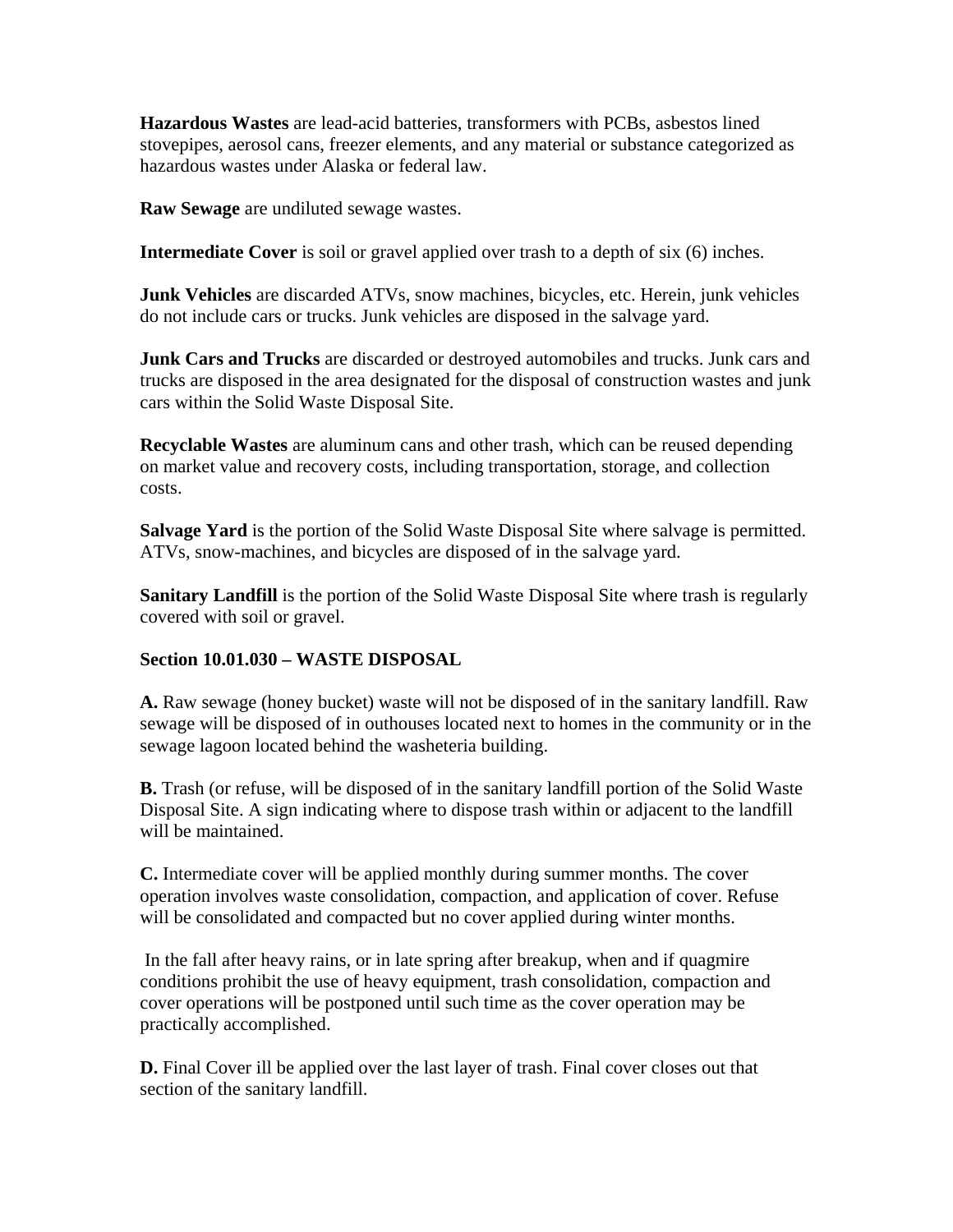**E.** Dense, large and non-biodegradable construction debris, white wastes and junk cars and trucks will be disposed outside the sanitary landfill portion of the Solid Waste Disposal Site. Large non-biodegradable wastes can be safely disposed outside the sanitary landfill. Such wastes do not compact well and take up considerable space in the sanitary landfill and thus shorten the life of the sanitary landfill.

 Refrigerator and washing machine doors will be removed before disposal to avoid tragedy.

## **Section 10.01.040 – HAZARDOUS WASTE DISPOSAL**

- A. Hazardous waste such as electrical transformers with PCBs. or asbestos. Will not be disposed in the Solid Waste Disposal Site. In the event that such hazardous wastes appear in Birch Creek Village, ADEC will be contracted for assistance in determining a safe method of disposal.
- B. Household hazardous wastes will be disposed of with other refuse within the sanitary landfill part of the Solid Waste Disposal Site. Because separation and storage of household hazardous waste may be disposed with other trash or refuse.
- C. Lead-acid batteries will be disposed in the Birch Creek Village Solid Waste Disposal Site. Batteries will be stored and shipped to a battery recycle or some responsible party who will properly dispose of the batteries.

A receipt of the battery transfer will be obtained and filed with other Village records.

## **Section 10.01.060 – WASTE RECOVER/SALVAGE**

- A. Aluminum can recovery will be simple since Wright Air Service transports the recycled cans for free. The task of handling and storing the aluminum cans is done by volunteers or community workers, aluminum can recovery is feasible.
- B. Junk vehicles with some salvage value will be disposed in the salvage yard. Persons may recover parts and materials they want from the salvage yard. Salvage of parts from cars and trucks disposed in the construction wastes and junk cars and trucks disposal area is also encouraged.

## **Section 10.01.070 – INCINERATION**

- A. Residents will be encouraged to use burn barrels to reduce trash volume. Burn barrel rules are as follows:
	- 1. Burn barrels will not be located within 30 feet of any building.